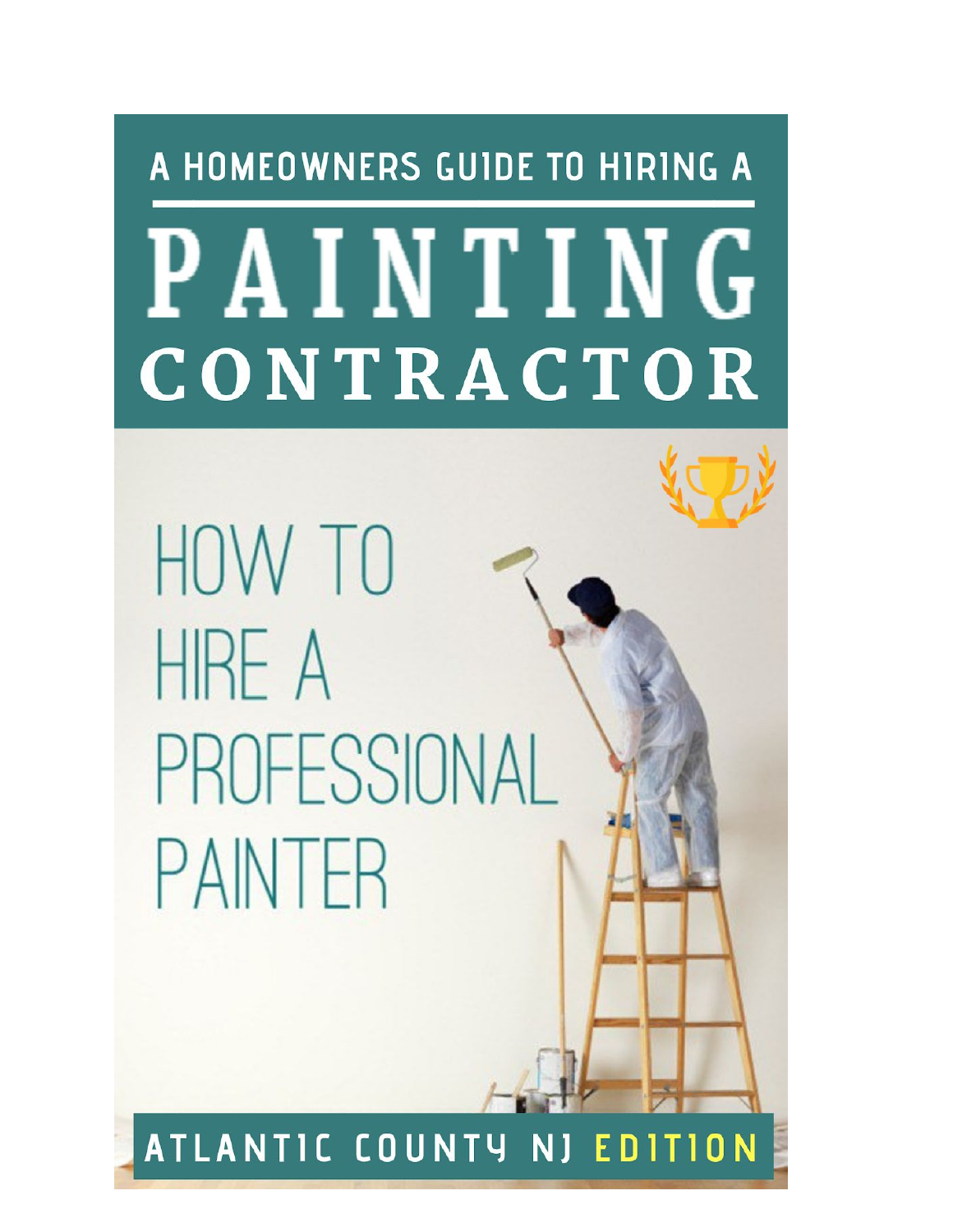#### Quick Checklist:

- Painting Contractor Has Relevant Insurances
- Painting Contractor Company Is A Member of Better Business Bureau
- Painting Contractor Company Provides References And Samples
- Working Crew Has Cleared Background Checks
- The Painting Contractor Uses High Quality Materials
- The Painting Contractor Has A Manager On Site
- The Painting Crew Is Trained And Licensed
- The Painting Crew Has Safety Training
- Painting Contractor Gives A Decent Warranty

#### Painting Contractor Has Relevant Insurances

You must only hire a painting contractor which has an active insurance in its business. Primarily, there are two types of insurances that you should ask the painting contractor for:

- 1. Comprehensive Business Liability (CBL) Insurance
- 2. Workmen's Compensation Insurance

The first type of insurance provides you coverage, in case the contractor causes any damage to your property while doing the paint job. The contractor should have a minimum limit of at least a million dollars for the CBL insurance, as a reflection of its high quality paint job execution.

The second type of insurance is also a must for any reputable painting contractor company. It protects the painting workmen and the hirer (you in this case) from any liabilities, during the painting project. Generally, the Workmen's Compensation insurance is very expensive to keep active, so only the high performing contractors will be having it, while other small time or amateur contractors will try to do without it.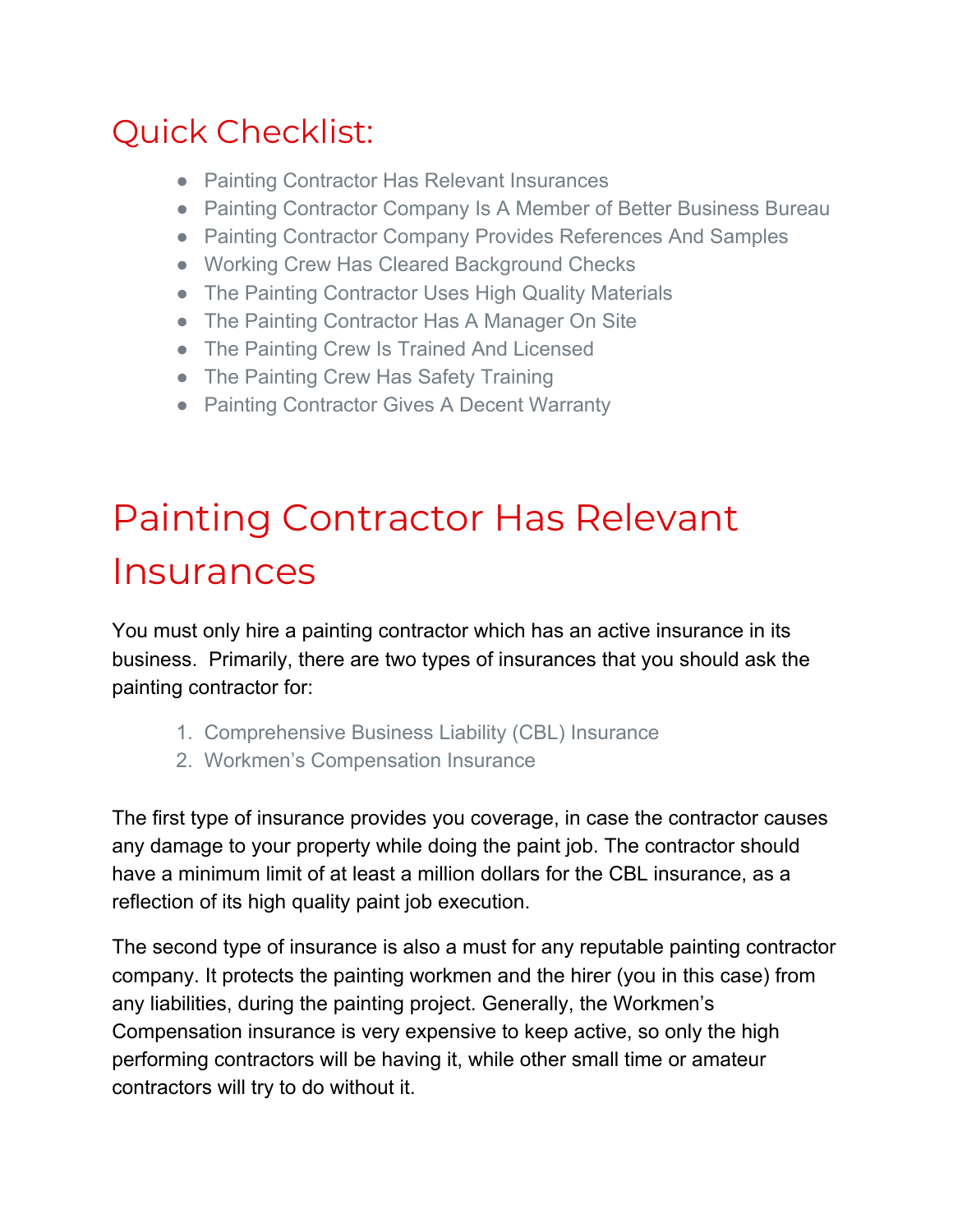While surveying the contractors in your area, you must ask them about these insurances and check the relevant papers. Some contractors may try to distract you or avoid providing the document proving the insurances. Others may verbally state that they have active insurance policies in place. However, you must insist upon seeing the papers. Some contractors may go to the extent of changing dates on expired policy documents to prove that their services are insured. You must be wary and calculate the period shown on the policy, since the insurances are only for one year terms. If you have any doubts about the legality of the documents, you should always ring up the insurance provider and clarify the status for yourself.

Also note, that some painting contractors may only have one of these insurances active. This is again a bad sign. Most contractors avoid having Workmen's Compensation policy in their company, due to the large costs involved. However, you should not consider such a contractor, as when they do not care about its painting team, it is highly unlikely that it would care about the customer.

#### Painting Contractor Company Is A Member of Better Business Bureau

A painting contractor being a member of organizations, such as Better Business Bureau (BBB), and associations, like the city's trade association, is an indication of its confidence in delivering high quality services to its customer.

Becoming a member of BBB and similar organizations requires a yearly fee, which reflects that the contractor is willing to sacrifice its profits in order for the customer to have confidence in the company and be satisfied.

Moreover, being a member of such organizations show that the company is official, stable and reliable. If there is an unprofessional behavior or low quality of services provided on the part of the contractor, it risks having its BBB accreditation rating lowered, which will damage the company's reputation and future hiring chances. Therefore, any contractor with a BBB's or other similar organization's accreditation will strive to deliver the best painting job and customer service, to maintain the high rating.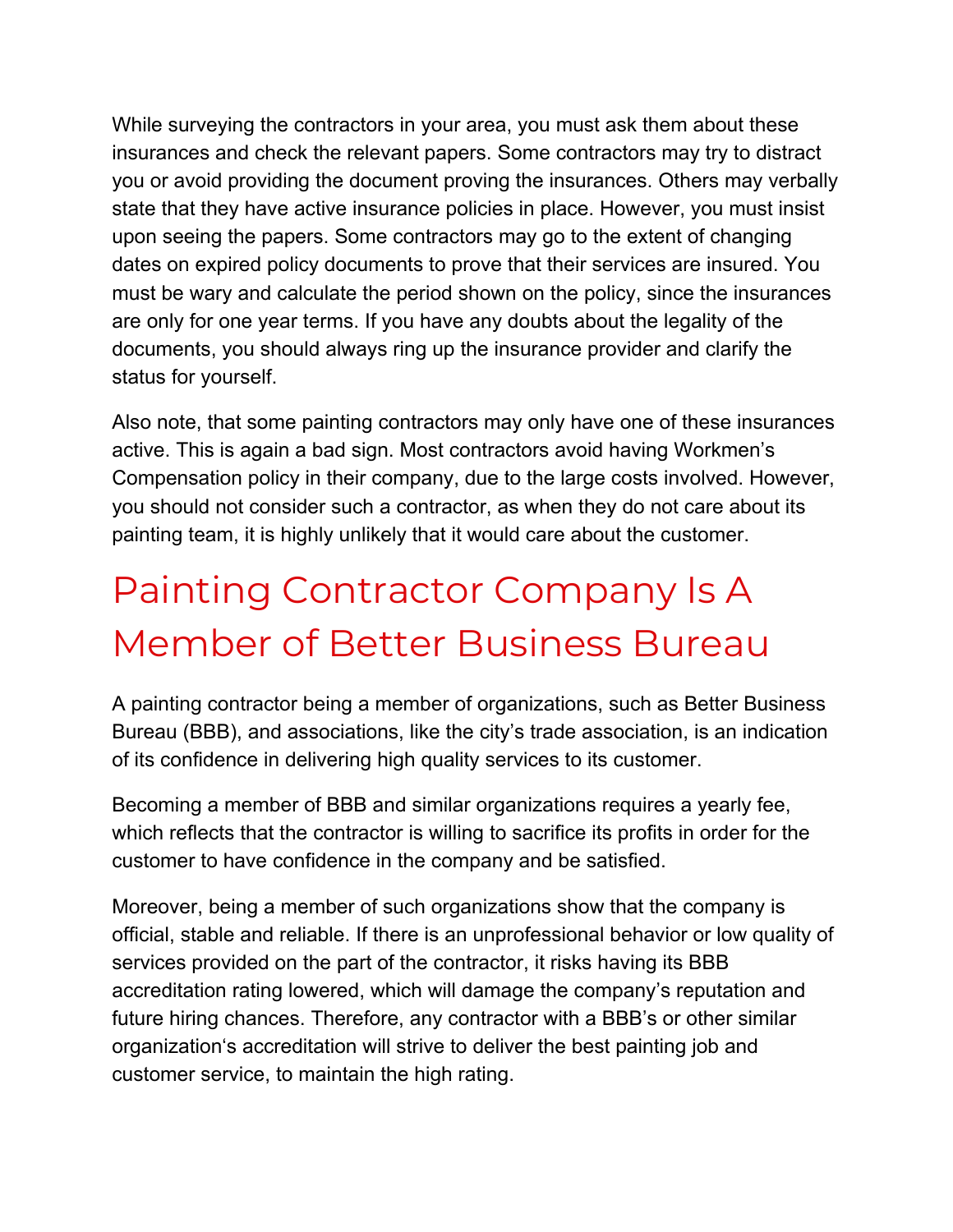Being a member of the city / urban trade associations allows the painting contractor company to be up to date with the area's business practices, establish relationships with other businesses and improve their reputation.

Many painting contractors have developed various ways to dupe you in believing that the company is a member of an accreditation body or the local business group. They may do this by making up a dummy organization and certifying themselves from it, or by just placing the accreditation stamps of BBB and similar bodies on their website, cards and pamphlets, hoping you will not verify it.

#### Painting Contractor Company Provides References And Samples

Before hiring a painting contractor, it is mandatory to have a look at some of the previous projects completed by the contractor. This will give you a good idea of what to expect from the contractor and whether the stated services match up with the finished project.

Most professional contractors will have no hesitation showing you the references of their previous projects. They will let you know the location of their project, the size of the project, contact number to verify details if needs, etc. If you want to verify the quality of the paint job done and the overall project experience, you can directly contact the owners of the homes and see if their feedback satisfies you.

You must check whether all the projects being shown in the reference are dated periodically (they should not be too old or too new but a mix), which would prove that the contractor has worked reliably over several years.

Also beware of being tricked by the contractors when you are going over the references. Some painting contractors put their relatives as their customers and use their homes as referencing. Other painters with poor reputation may not even come up with references or be hesitant about providing them.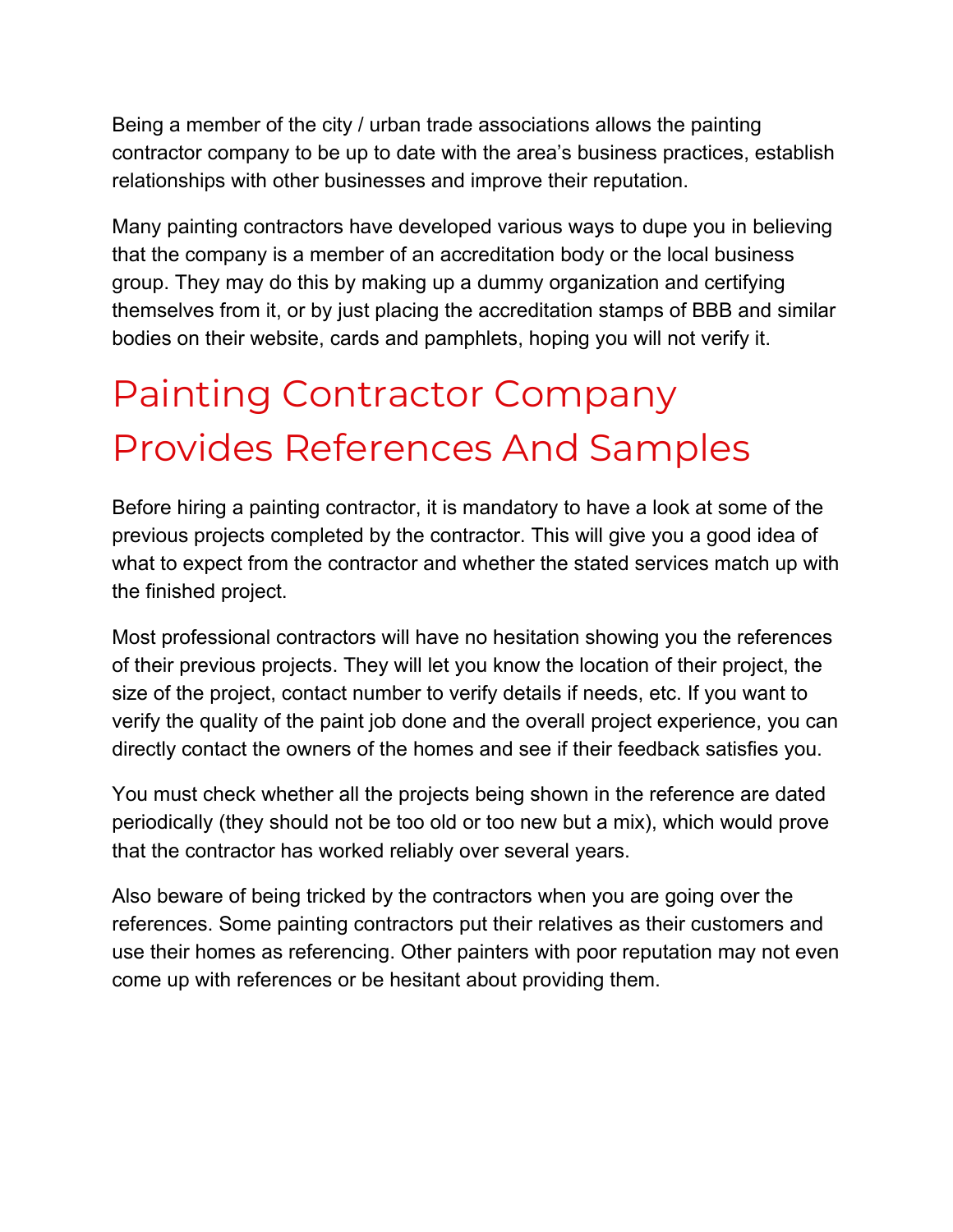### Working Crew Has Cleared Background Checks

Since the painting crew is going to spend several hours a day in your house, it is imperative that you are satisfied with their character and have an assurance from the contractor regarding their ethics during the painting job.

This is needed as there have been several reported cases of painting staff involved in burglarizing, kidnapping and even killing property owners! Mostly, such painting crew members already have a criminal background, which has either not been checked by the employer or has been ignored in return for a cut in the salary.

Therefore you must question the painting contractor, you are interested in hiring, about their hiring policy and the background checks they make on each employee. If you find something doubtful, do not hesitate in asking about it to ensure that you are hiring a safe group of painters.

If you need to be cent percent sure about the character of employees working in the painting company, you should ask the contractor for the background checking agency they work with. If the contractor has been lying to you, they would be unable to provide you with a name.

#### The Painting Contractor Uses High Quality Materials

As mentioned at the start of the guide, painting your house is a costly process. You want the paint in your house o be durable and last for several years. This is only achievable by using high quality materials. Moreover, higher quality painting materials result in a better look and finishing.

You will find paint in the market selling for less than \$10 a gallon, while there is also paint that has a price tag upwards of \$50 a gallon. The price disparity reflects a real difference in the quality of chemicals used in producing the paint and the R&D involved in making the paint optimum for usage under various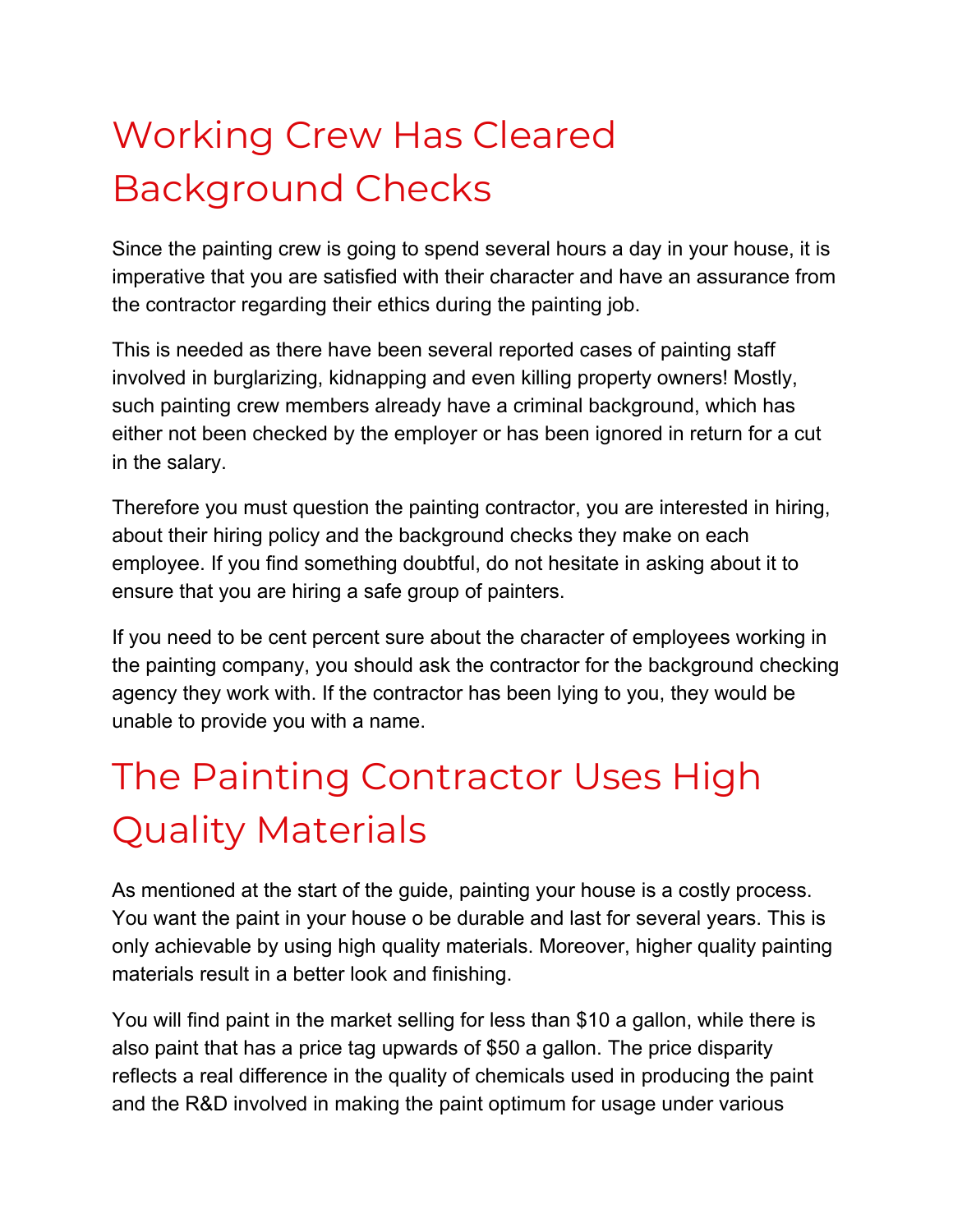conditions. The premium paints last longer and is durable in all kinds of weather. Besides the paint, other materials used during the coloring process, such as calk, must also be of a high quality, as these have a direct impact on the durability of the paint.

A good way of ensuring that the painting done in your house is from high quality materials is by asking the contractor directly about it. You should also ask why is the contractor preferring the painting materials, he says he is going to use, over other alternatives. It would be best if you get the contractor to write all the materials being used, with the brands and labels, in writing for your keeping and checking.

If a contractor is insisting on using cheaper or lower quality painting materials, it is better to avoid hiring it, rather than negotiating.

## The Painting Contractor Has A Manager On Site

Painting contractor companies usually are very friendly before they get your work in their hand, with the owner answering all your questions personally and even visiting your site multiple times for your satisfaction. However, once the job has been started, many owners or managers are often absent throughout the whole project, leading to no proper management of the task, unless the contractor has implemented an efficient check and balance system.

You must ask your contractor about their line of execution, regarding the management of your painting job. Will they be present on site? If not, do they have a manager to take responsibility? Or do the painting crew give periodic reports regarding the completion of the work? This will give you a sense of confidence regarding the progress and will also ensure that the whole project is executed smoothly.

An ideal management system should give updates to you regarding the completion of all the services you have hired the contracting company for. The head of this management system should be there for supervision of the work, to guide the painting crew and as a relay for communication between the workers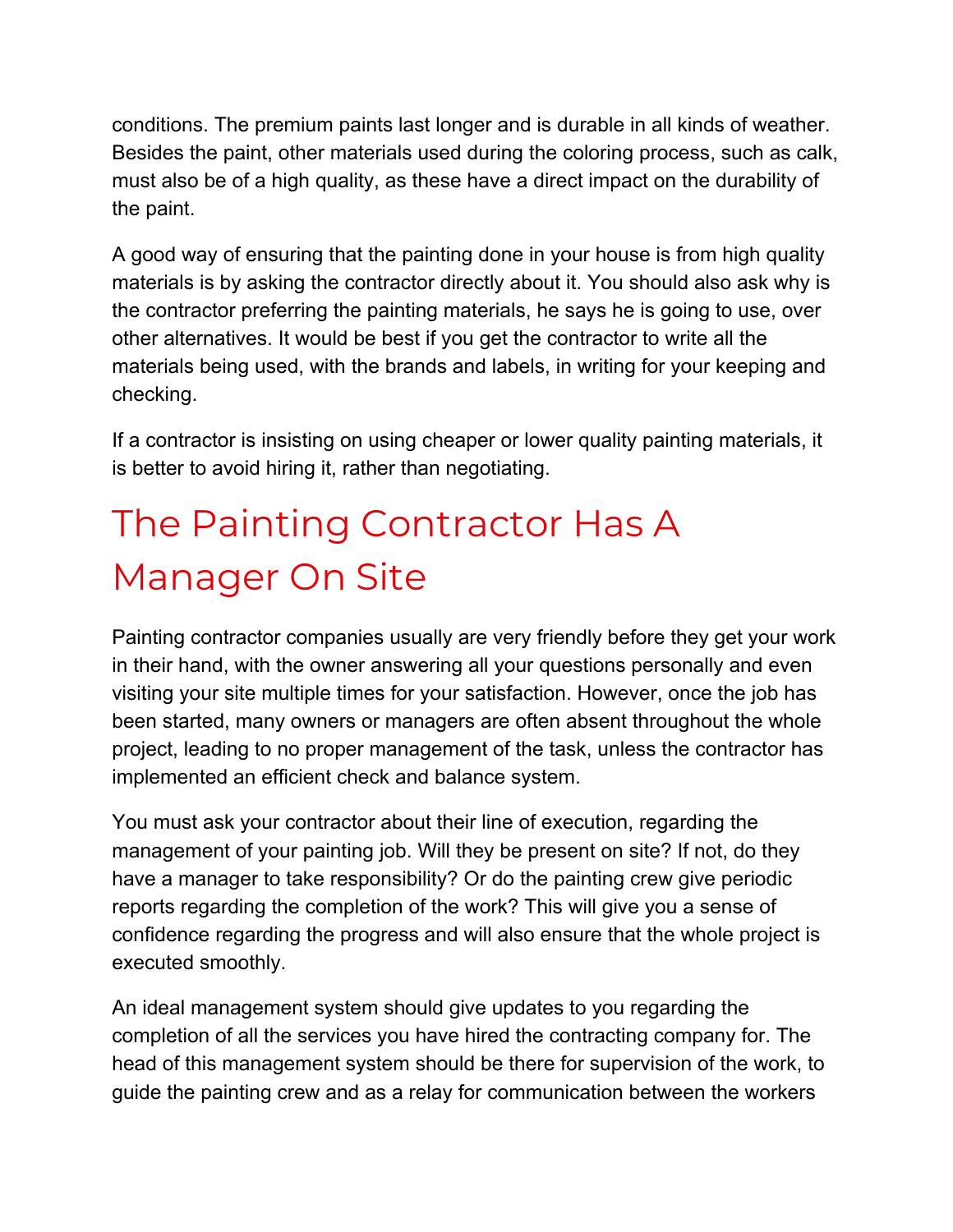and you. There should be milestones set for each service such as surface set up, scraping, adding protection layer, putting on the paint, cleaning up, etc. After the completion of each milestone, you should be updated by the supervisor in charge. It is recommended to have all the milestones in a contract, with expected date of completion, signed by both the contractor and you (hirer).

A painting contractor which has a similar efficient system in place will save you from a lot of headache, any miscommunication and possible complaints. You would be aware of the expected date of progress and can question the contractor in case of any delays. With a contract in hand, you can even contact the State Contractor's License Board or Better Business Bureau, in case the contractor violates the promised timeline of progress.

As a rule of thumb, painting contractors who hire subcontractors or minimum wage workers usually do not have a well laid out management system or a person in charge. Such contractors are more focused on making maximum profit and will try to save the extra expenditure from such a system in place.

### The Painting Crew Is Trained And Licensed

Painters who have received official training and certification are more adept at completing the paint job efficiently, using the best techniques and appropriate materials.

Despite their skills, many painting contractors may avoid hiring licensed painters due to their higher wages per hour, compared to an inexperienced painter. Moreover, if the painting contractor is letting subcontractors take over the painting job, it has no direct control over the experience level or the professional status of the painters involved in the project.

By choosing a contractor which has permanent painter employees, you get to have an assurance that the painting staff is trained. (*Note: Smaller contractors may not have the budget for training their employees, even if the painters are full time workers).*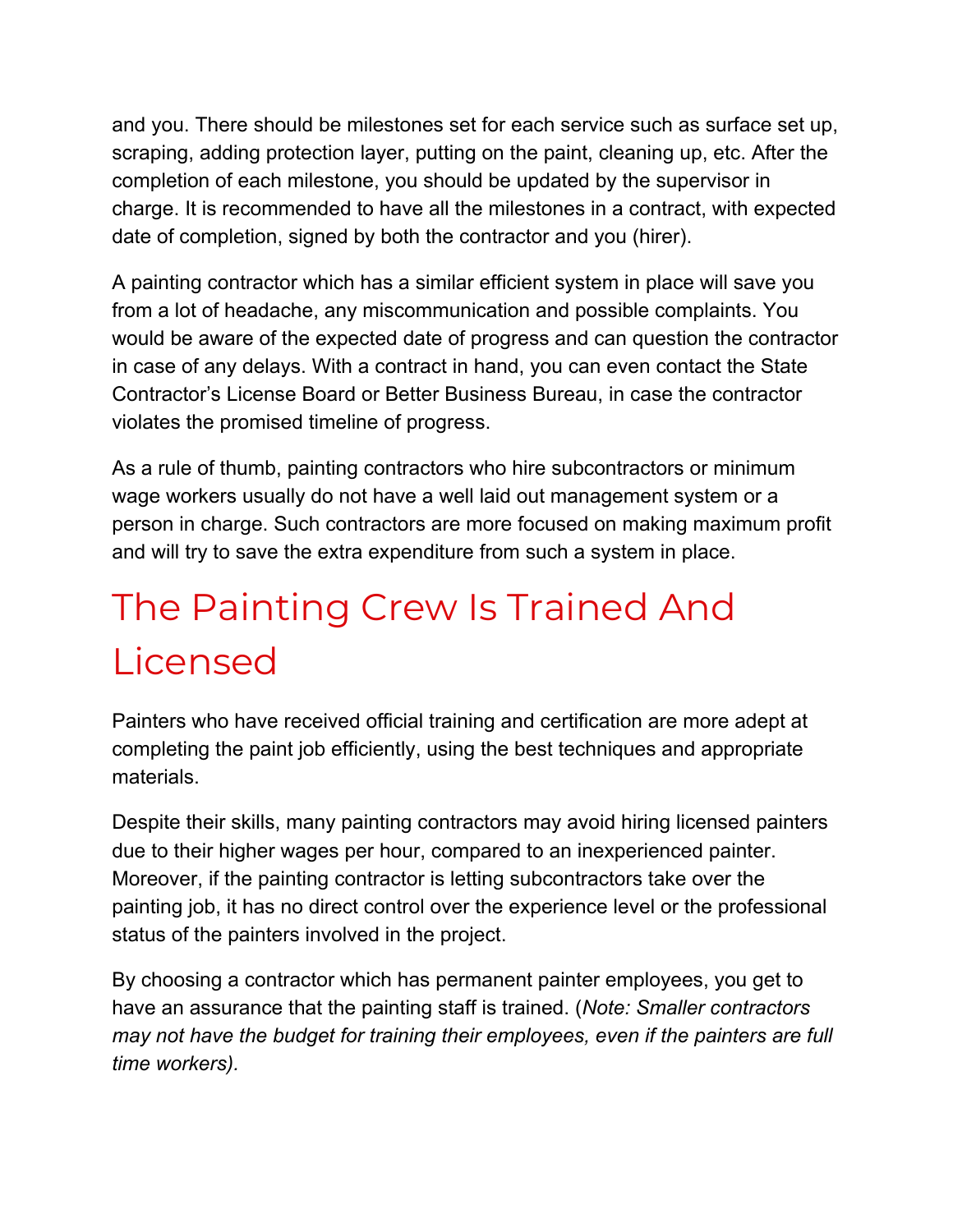Having a professionally licensed painting staff working in your home will result in the painting project completing without any delays, having less chances of any mistakes and with no accidents to your belongings or the workers themselves.

To check if the contractor you plan on hiring has a training program, you should directly ask the company to tell you about their training in detail. Learn about the dates and the program schedule of their previous training. Check if they have any document to support their claim, such as a pamphlet or a company notice. You should also check the official listed experience of the painters employed by the company and whether the experience matches up with the claims of the contractor. If they are associated with any painting association or have contact with any paint manufacturer program, you should ask them to give you a contact for an official confirmation, especially if you feel that the contractor is not being completely honest.

#### The Painting Crew Has Safety Training

While the painting training is necessary to complete the job with perfection and professionalism, you must also consider the crew working in your home to have adequate safety training, especially during an emergency.

Painting is an intensive job, requiring painters to stand on ladders and work on narrow ledges. Accidents can happen and unless the painting staff is properly trained for appropriate action during the mishap, your project may be delayed and, even worse, your home may suffer damage.

While you would definitely hope that no accident occurs during the completion of your painting job, taking proper precaution will save you from any headache if there is a mishap. To ensure that the painters are well trained, you should ask the contractor about their safety policy. You should also insist on having a look at any written manual that they use for training, previous history of training sessions and any certified educator they hire for instructions.

Perhaps a demonstration of a safety drill would be the best way to see if the staff which is going to work in your house is prepared for any emergency.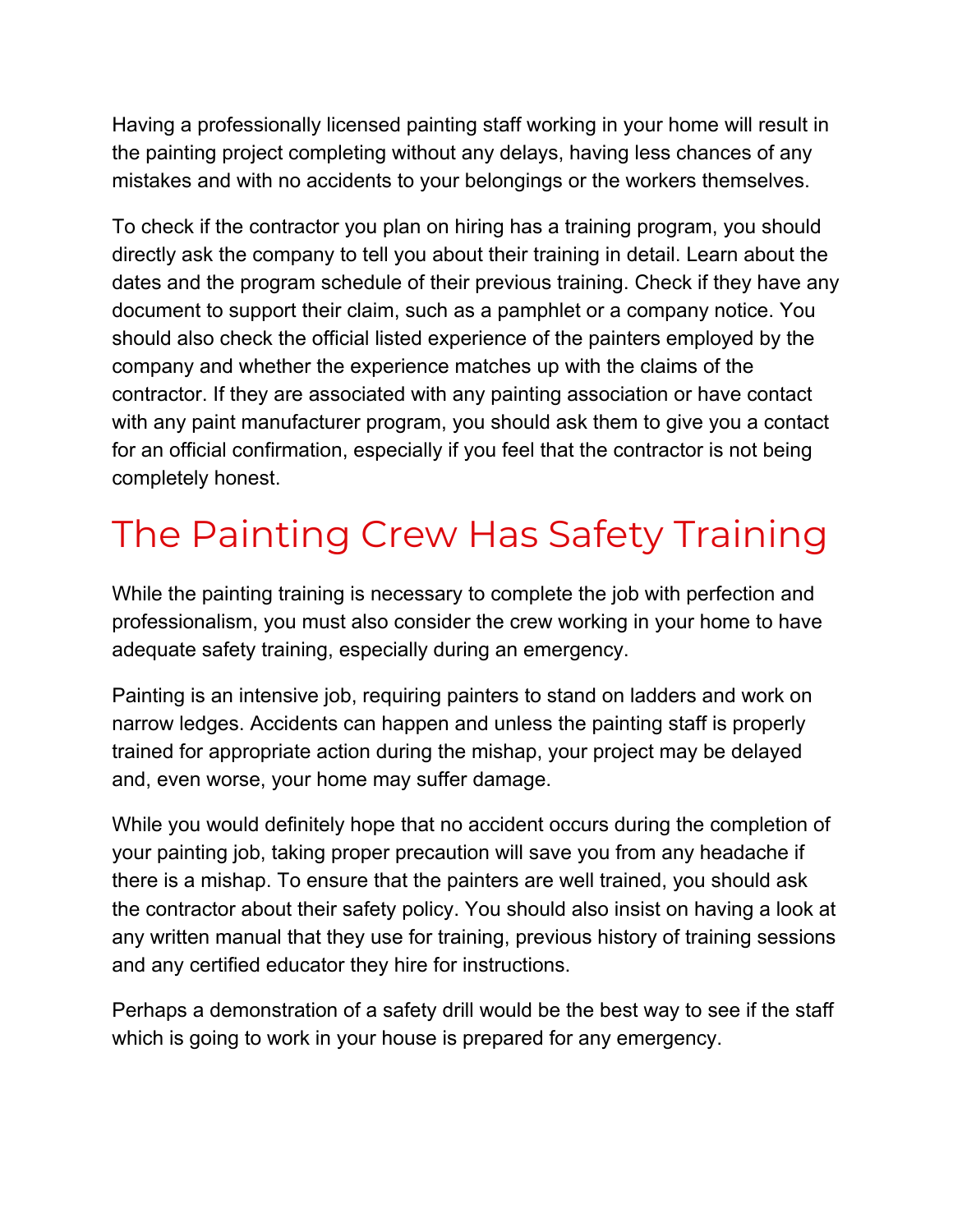### Painting Contractor Gives A Decent **Warranty**

When hiring a painting contractor, it is very important to ask it about the warranty policy for the paint job or any guarantees after completion. Many professional companies provide decent warranties for their paint jobs, depending upon the type and the city, but most poor painting contractors totally avoid giving any warranties or just give unrealistic warranties (20 years, 25 years, etc.).

Ideally, you should be looking for a painting contractor which provides warranty between 1 and 3 years. Usually, if the painting contractor used any inferior materials during the paint job, it would start showing within a year. While discussing about warranty, you must also ask the painting contractor about the terms and conditions regarding the warranty policy. If the contractor has provided you with a document stating the policy, you should read any fine prints mentioned at the end of the document. Warranties usually do not cover all the materials involved in the paint job, so you should be clear about what parts of the project are covered by the contractor.

Before hiring the contractor, you should get the warranty in writing and have the signature of the contractor, with the date of project start.

A great way of testing whether the contractor you are planning to hire has a good warranty policy is to ask questions about the policy. For instance, you can ask about the source of funding for the warranty program or ask for any references of previous hirers who used the warranty program. If the contractor is duping you, it will avoid answering the questions or use delaying tactics like having a discussion on it later. The quickness and frankness with which the contractor responds to your queries should give you a hint about the reliability of its warranty policy.

#### Conclusion